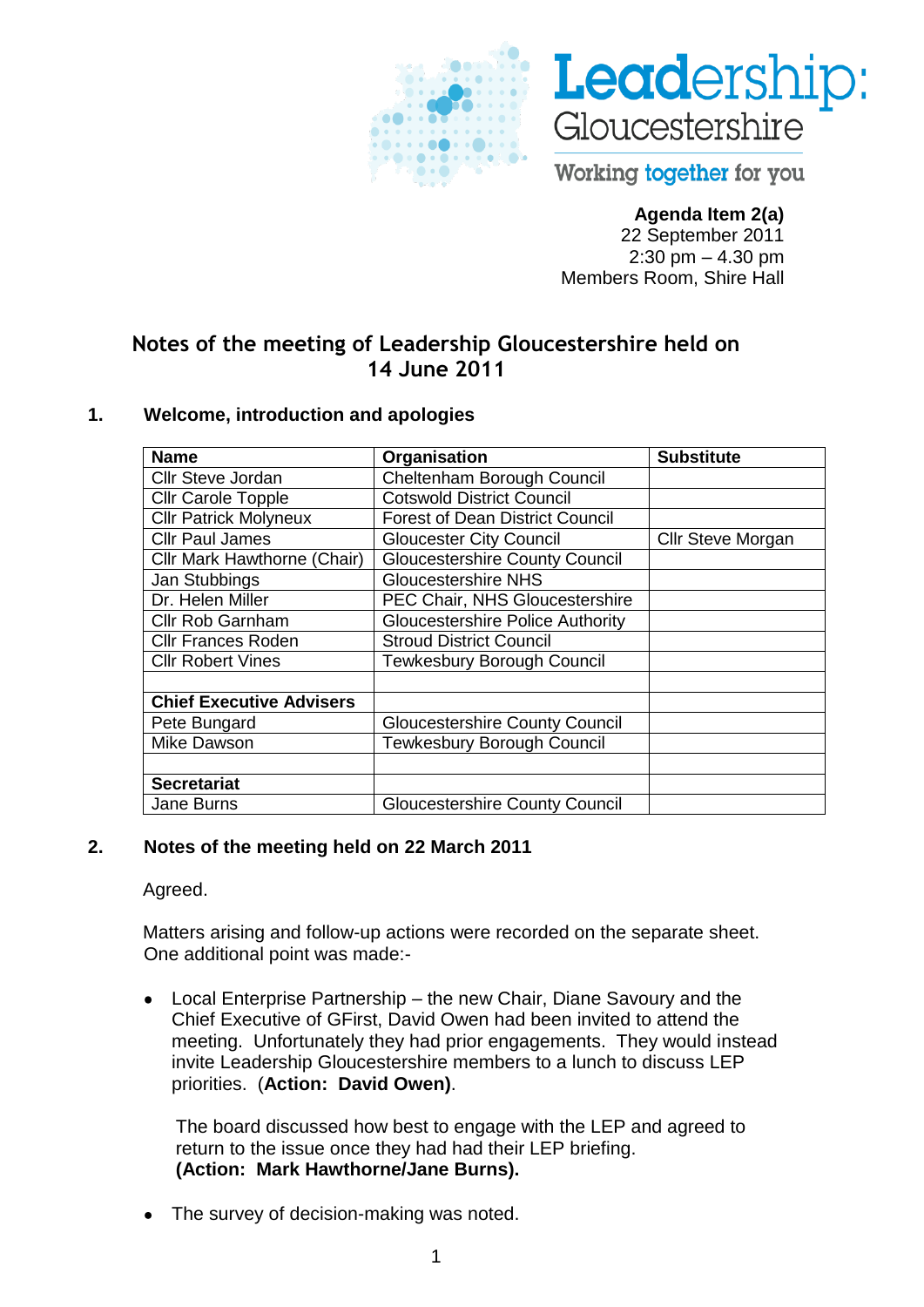# **3. Terms of Reference**

The draft terms of reference presented to the board were based on the discussion at the inaugural meeting on the planning day. It would be important to capture what Leadership Gloucestershire will (and won"t) do.

A number of comments and amendments were suggested including:

- agreement that others may be co-opted as necessary
- delete the reference to the Sustainable Community Strategy  $\bullet$
- delete the reference to overview
- clarity over the relationship with district LSPs and thematic partnerships
- Leadership Gloucestershire to act as a "junction box" for strategic issues.

#### **Agreed actions:**

- (1) Terms of reference endorsed subject to the revisions above. A revised version to be produced and circulated. **(Action JB)**
- (2) A position statement of the current state of play of district LSP"s be produced**. (Action: JB)**
- (3) A briefing be offered to the Gloucestershire Scrutiny Group on the work and priorities of Leadership Gloucestershire. **(Action: JB)**
- (4) Agendas and papers be published on the website, together with key messages after each meeting. **(Action: JB)**

#### **4. Draft Work Programme**

Following discussions at both the inaugural meeting and the planning day, a work programme had been drafted. It identified five priorities for joint working:

- health and well being (broadened to maximise opportunities from changes  $\bullet$ in legislation)
- "corporate" infrastructure
- economy and infrastructure
- **•** communities
- communications  $\bullet$

The board was keen to see anticipated outcomes/measures of success and milestones which could then help to communicate with the wider-world what Leadership Gloucestershire had achieved.

#### **Agreed actions:**

- (1) Draft work programme agreed subject to the above revisions. **(Action: JB)**.
- (2) Consideration be given to producing an annual report. **(Action: JB)**
- (3) Consideration be given on how to communicate with wider group of stakeholders. **(Action: JB).**
- (4) The revised work programme would be commended to each constituent organisation for approval. (**Action All**)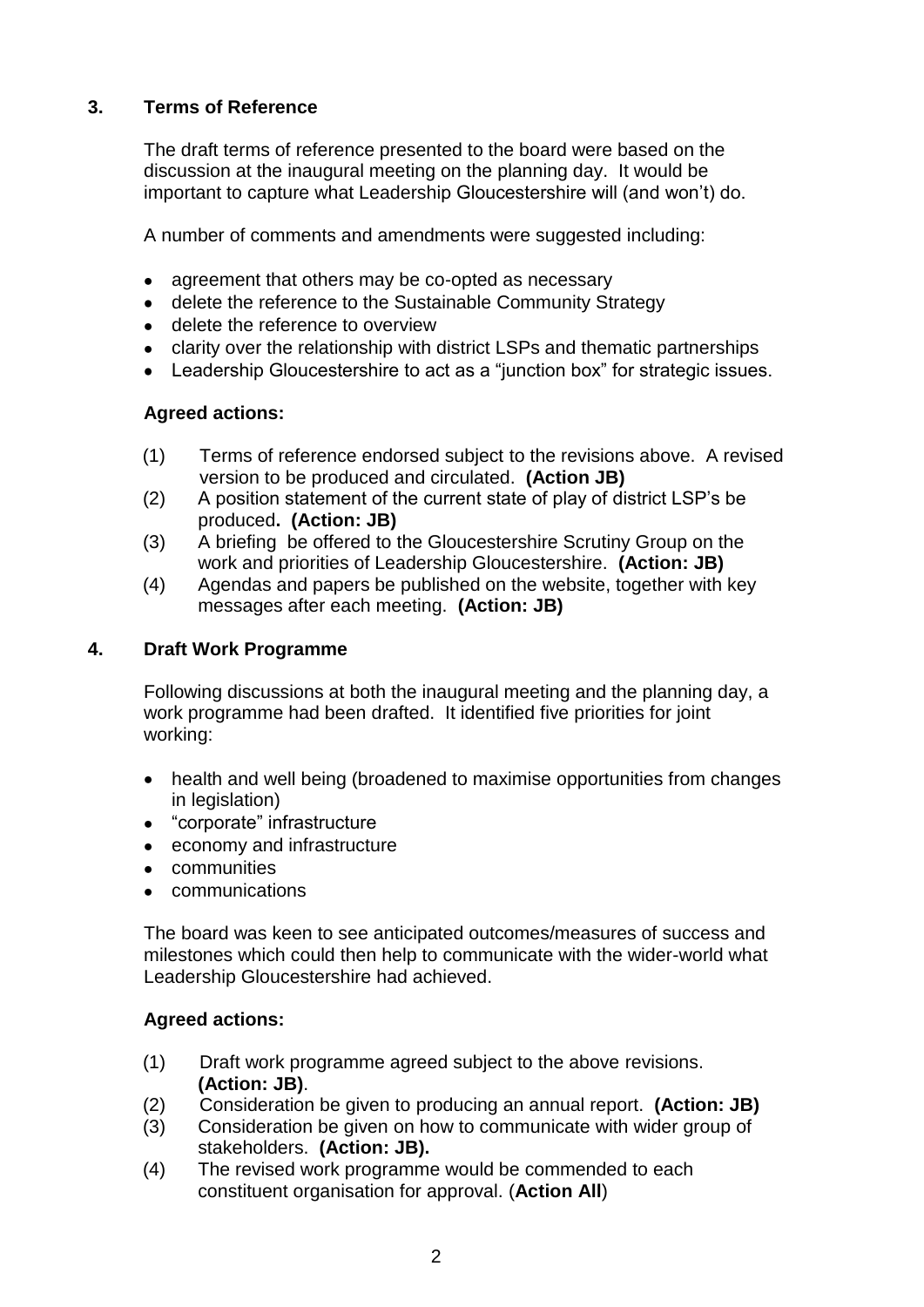### **5. Health and Wellbeing Board**

At the last meeting it was agreed to convene a Task and Finish Group to look at developing Terms of Reference for the Shadow Health and Well-being Board.

The Board considered the initiation document produced by the Task Group, which was endorsed subject to any comments which may arise from the expected response from the Government to the "pause" on health reforms.

Discussion centered on representation by district councils and whether one rep. would sufficiently reflect their public health responsibilities. Another point was the need for the district rep(s) to have appropriate executive support/briefing.

### **Agreed actions**

- (1) The progress made by the task group was noted.
- (2) The establishment of the shadow Health and Wellbeing Board was endorsed, subject to any changes in legislation.
- (3) A summary of the Government"s response to the "pause" be produced and circulated. (**Action: Jan Stubbings).**

### **6. Progress Reports**

#### **(a) Shared Services**

Mike Dawson introduced the audit of shared services. It represented a huge amount of information. He had done some high level analysis of the three different types of arrangements – partnership working; collaborative arrangements; and shared services.

The board welcomed the "first stab" and discussed how to make the information more complete and accessible. The important issues was "where next". Various options were discussed.

### **Agreed actions:**

- (1) Any missing information to be added. **(Action: All).**
- (2) Additional information would be provided on the financial value of the 9 shared services**. (Action: Mike Dawson)**
- (3) A revised list be provided which would then be re-circulated to members with the following brief:
	- $\bullet$ where do you see opportunities for your organisation?
	- what priorities would you suggest for Leadership Gloucestershire to pursue?
- (4) Mark Hawthorne was nominated as "champion" for shared services.

### **(b) Strategic Infrastructure**

Steve Morgan reported back on behalf of the chair of the Countywide Strategic Planning Issues Group, Paul James.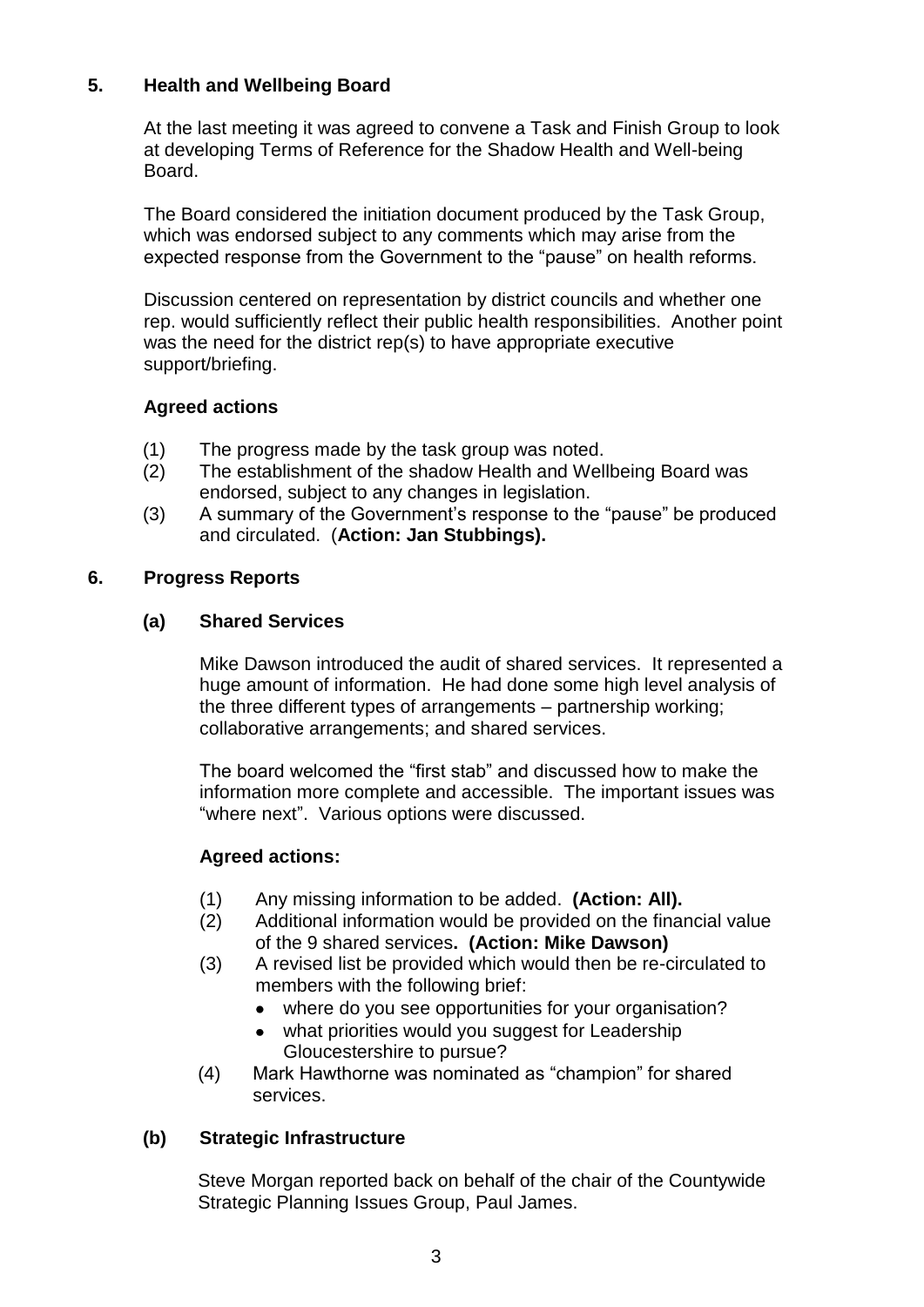The group had meet once and was still finding its feet. It was conscious not to duplicate the work on the Joint Core Strategy.

They recognised that there could be challenges in developing common approaches in a county as diverse as Gloucestershire e.g. Community Infrastructure Levy.

The board welcomed the progress to date.

A query was raised in the draft terms of reference about the group"s role as "primary contact for liaison with Gloucestershire Local Enterprise Partnership". It was assumed that this related to infrastructure issues.

### **Agreed actions:**

(1) To verify the draft terms of reference description of the link with the LEP**. (Action: JB).**

### **(c) Engagement Task and finish Group**

Frances Roden reported back on the progress to date. One of the key tasks had been to reassure the VCS that they still had access to strategic leaders.

The Task and Finish Group had done some initial work and recognised that they would need longer to tackle their draft priorities.

### **Agreed actions:**

- (1) VCS champions were confirmed as Frances Roden, Steve Jordan and Carol Topple. (**Action: Frances Roden to inform the sector).**
- (2) The task and Finish Group continue until June 2012.
- (3) The Task and Finish Group develop and where appropriate deliver a work programme.
- (4) The Task and Finish Group carry out a light-touch review of the existing Engagement Frame work to ensure it is fit for purpose.
- (5) Develop better use of IT in order to improve sharing of information and practice, in view of the recognition that the usage of IT is weak at the present time.

### **(All actions to Frances Roden and Mike Dawson)**

### **(d) One Gloucestershire Estates Task and Finish Group**

The Group had broadened its membership to reflect Leadership Gloucestershire membership. Progress was slightly slower than anticipated but a spreadsheet of assets/needs was almost ready to share.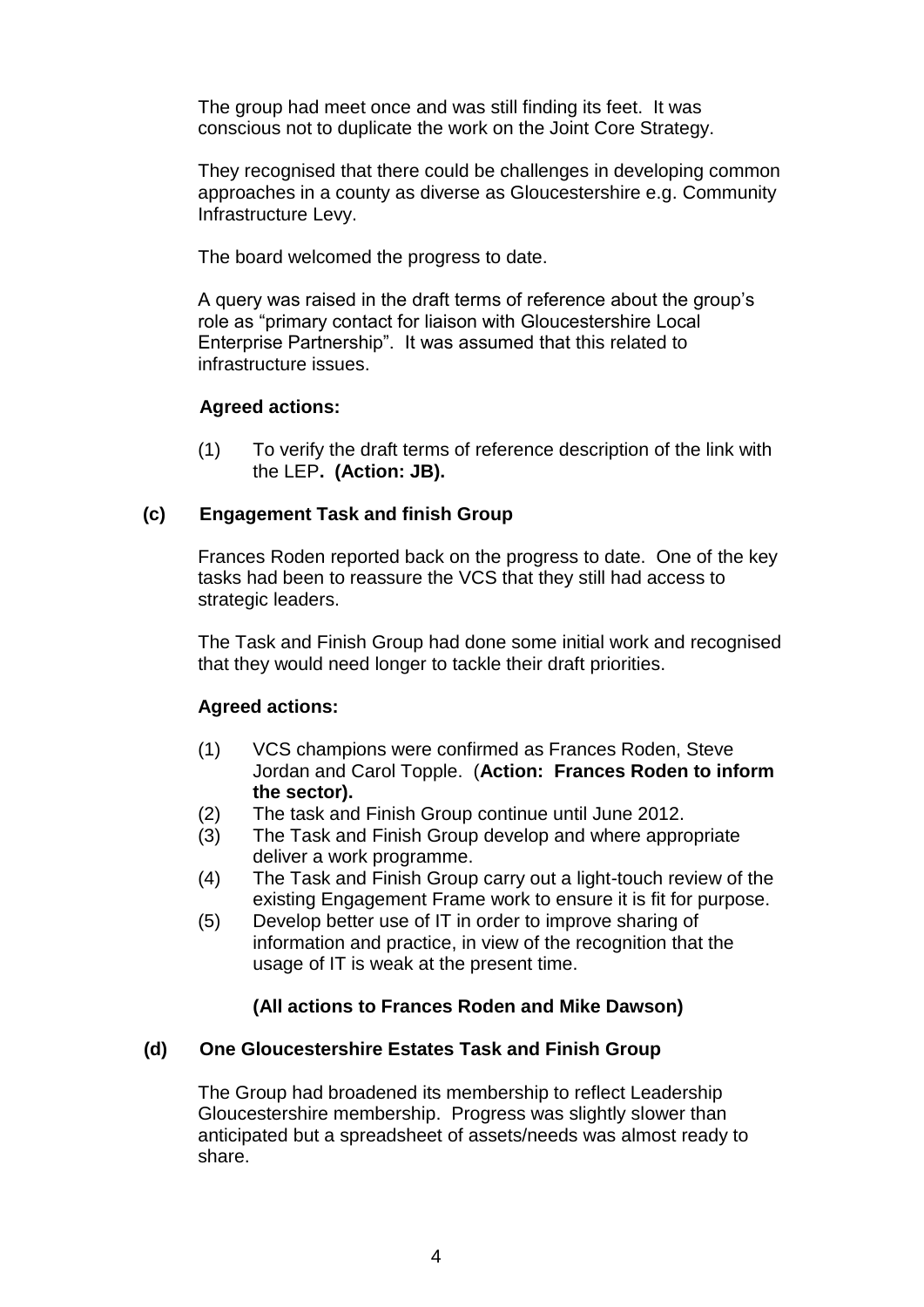Work is also being undertaken on framework contracts and there are various bi-lateral conversations sparked by the new impetus of the Group.

# **Agreed actions**

- (1) The assets spreadsheet to be circulated to Leadership Gloucestershire members. **(Action Steve Jordan)**
- (2) The opportunities for a shared property service be pursued through the "Shared Services" Project not the One Gloucestershire Estates project. (**Action Mike Dawson)**
- (3) A further report to be brought to the next meeting on options. This would be a substantive discussion. **(Action: Steve Jordan)**. **(JB to note for the agenda.)**

### **7. Total Place**

Pete Bungard gave an up-date on additional funding from SWRIEP and summarised progress reports on both Gloucestershire pilots – Gloucester Families and Older People in Stroud.

The SWRIEP had allocated a further £235k to Gloucestershire for Total Place-type work. A proposal had been endorsed by the Total Place Programme Board which would focus new investment on;

- Using learning and evaluation to mainstream new models of service delivery;
- Partnership development at a strategic level; and
- Culture change within partner organisations.

The important part was to secure the money for Gloucestershire.

Discussions centred on the need to spend the money wisely and to sharing the learning about new service delivery models. Other areas were also testing out new models and wished for an opportunity to access some of the new resources.

#### **Agreed actions**

- (1) The Total Place Programme Board will be asked to consider any bids for funding, following an invitation to Leadership Gloucestershire members**. (Action JB)**
- (2) The proposal was agreed for submission to SWRIEP **(Action JB).**
- (3) Learning/evaluation reports on the two pilots to be brought to future meetings. **(Action JB).**

#### **8. Date of next meeting**

**Thursday 22 September 2011 between 2.30 and 4.30 pm.**